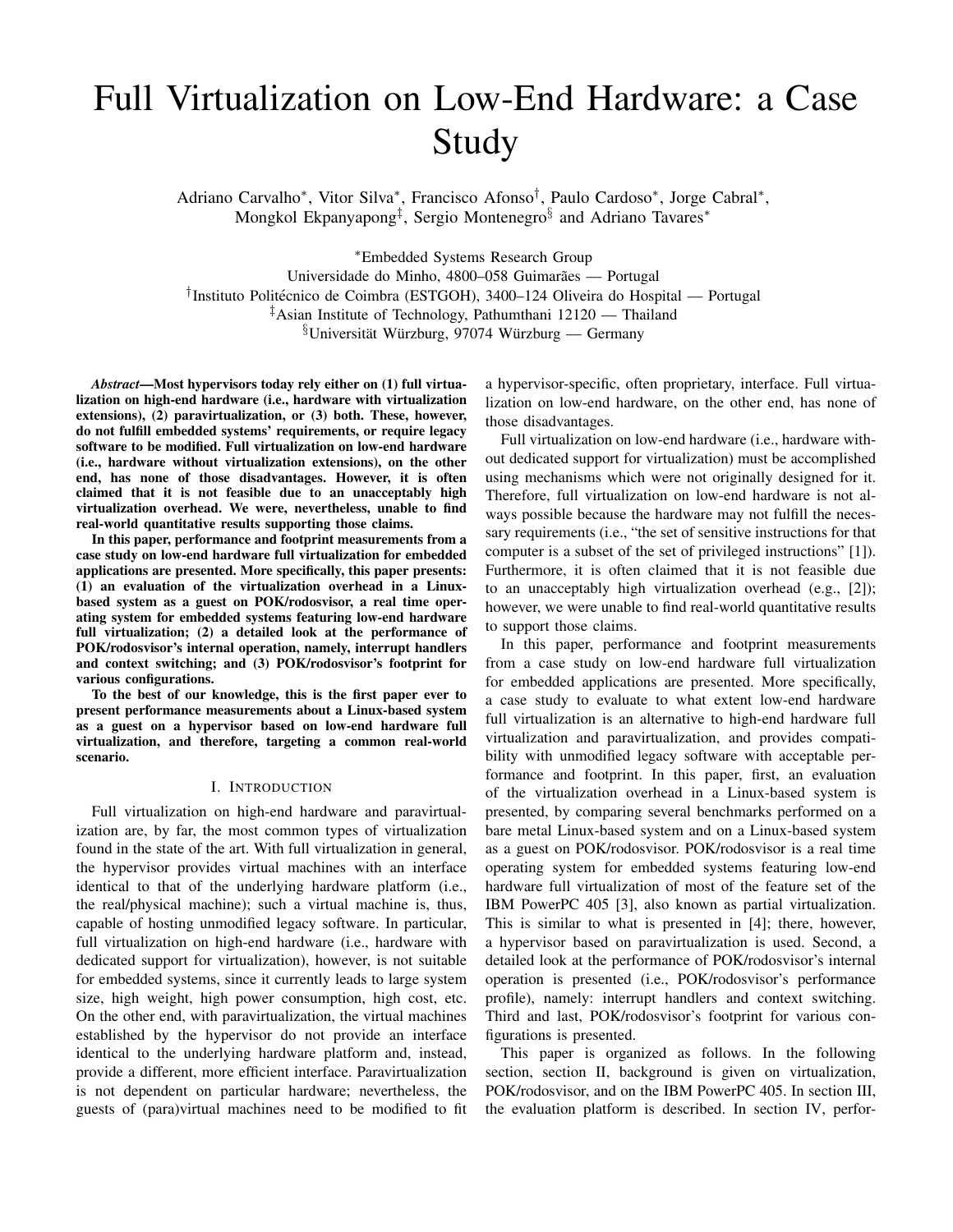| ARINC <sub>653</sub><br>partition | Virtual<br>machine |  |  |  |  |
|-----------------------------------|--------------------|--|--|--|--|
|                                   |                    |  |  |  |  |
| POK                               | Rodosvisor         |  |  |  |  |
| LLIH                              |                    |  |  |  |  |
| Hardware                          |                    |  |  |  |  |

Fig. 1. The architecture of POK/rodosvisor.

mance and footprint measurements are presented, namely: the virtualization overhead in a Linux-based system, the performance profile of POK/rodosvisor, and POK/rodosvisor's footprint for various configurations. Finally, in section V, a summary of this paper is given and future work is proposed.

## II. BACKGROUND

## *A. Virtualization*

Through time and space partitioning a hypervisor enforces workload isolation and enables workload consolidation. Workload isolation guarantees that the behavior of a virtual machine, such as a failure, will not affect the rest of the system (i.e., other virtual machines and the hypervisor). Furthermore, with workload isolation, the guests can be developed independently of each other, leading to lower development and certification effort. On top of workload isolation, workload consolidation enables a single computing unit to perform the same functions as multiple, physically independent computing units, leading to systems with a smaller size, lower weight, lower power consumption, lower cost, etc. [5].

Most hypervisors today feature high-end hardware full virtualization  $(e.g., [6], [7])$ , paravirtualization  $(e.g., [8], [9], [10]$ , [2]), or both (e.g., [11], [12]). To the best of our knowledge, only Proteus [13], and POK/rodosvisor, presented in this paper, feature low-end hardware full virtualization. The authors of Proteus, however, failed to demonstrate compatibility with legacy software through a real-world scenario, such as a Linux-based system as a guest on top of their hypervisor; they only present simple synthetic benchmarks which are not good representatives of real applications.

### *B. POK/rodosvisor*

POK/rodosvisor is a real time operating system for embedded systems featuring ARINC 653 partitions [14], and low-end hardware full virtualization of most of the feature set of the IBM PowerPC 405 [3], also known as partial virtualization. Even though the entire feature set is not virtualized, one can workaround the missing features using only the features that are already virtualized (instead of requiring the use a completely new set of features or interface, as it is the case with paravirtualization); provided, nevertheless, that access to the source code is possible. POK/rodosvisor is the result of the integration of POK [15], a real time operating system featuring ARINC 653 partitions, and Rodosvisor [16], [17], [18], a previously bare metal hypervisor, featuring low-end hardware full virtualization for the PowerPC 405.



Fig. 2. Scheduling, loading and saving the context of a virtual machine in POK/rodosvisor.

The architecture of POK/rodosvisor is shown in Fig. 1. All partitions (ARINC 653 partitions and virtual machines) are scheduled according to a static scheduling policy, as defined by ARINC 653 [14]. Whenever there is an interrupt, it is first handled by the low-level interrupt handlers (i.e., "LLIH" in Fig. 1). When a virtual machine is running, interrupts are directed to Rodosvisor, which is itself composed by a set of interrupt handlers which take care of the virtualization of the PowerPC 405 as described in [16], [17], [18]. If, on the other end, an ARINC 653 partition is running, interrupts are instead directed to POK.

As illustrated in Fig. 2, when a virtual machine's partition window begins (i.e., "PW begin" in Fig. 2), POK loads the context of the virtual machine by calling Rodosvisor, while specifying the duration of the partition window (i.e., "load(pw\_duration)"). After loading a virtual machine's context, Rodosvisor takes control over the hardware, and all interrupts are directed to Rodosvisor. When the virtual machine's partition window is over (i.e., "PW end" in Fig. 2), Rodosvisor saves/unloads the virtual machine's context, returns the hardware to the state expected by POK, and calls POK's scheduler, returning control back to POK.

## *C. IBM PowerPC 405*

The IBM PowerPC 405 [3] is a 32-bits Reduced Instruction Set Computer (RISC) processor with a five-stage pipeline. It is a low power processor (0.9 mW/MHz) designed for high performance embedded systems. It features: hardware multiply/divide unit; 16 KB two-way set-associative instruction cache and 16 KB two-way set-associative data cache; a memory management unit with a software-managed 64 entry translation look-aside buffer; several timer units; debug facilities; etc.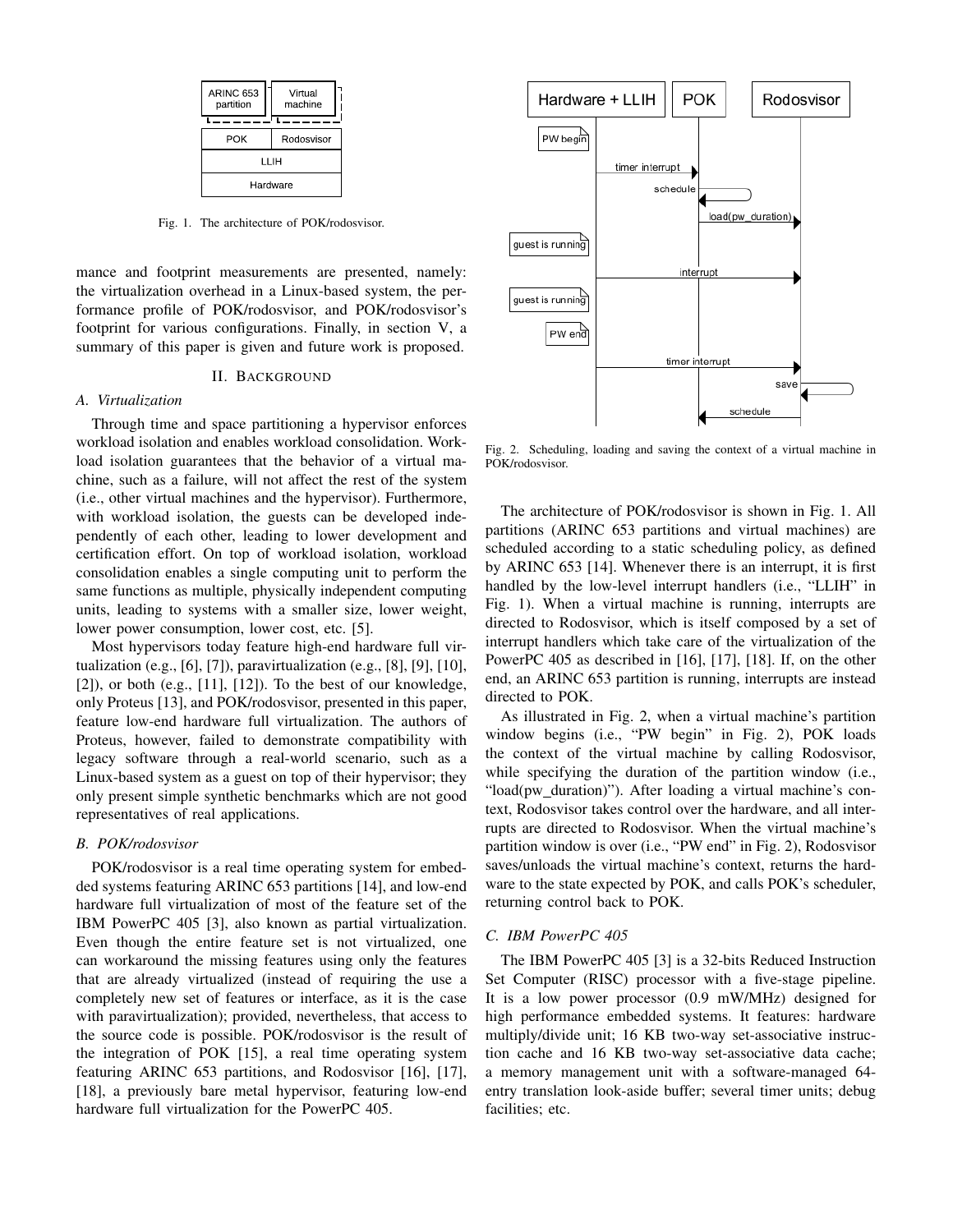

Fig. 3. The architecture of the hardware platform.

The PowerPC 405 has been chosen because (1) it is a simple, low power, low cost processor core, especially dedicated to embedded systems, and thus, a good representative of low-end hardware, and because (2) Xilinx provides good development support, enabling the construction and evaluation of various hardware configurations, such as single-core and dual-core processor configurations.

# III. EVALUATION PLATFORM

The results shown in the following sections have been collected on a hardware platform with the architecture depicted in Fig. 3. It consists of: (1) a PowerPC 405 running at 300 MHz; (2) a memory controller (i.e., Xilinx Multi-Port Memory Controller, version 4.03a) connected to 256 MB of DDR SDRAM; (3) a serial port (i.e., Xilinx XPS UART Lite, version 1.00a) with one start bit, one stop bit, and a baudrate of 115200; (4) an ethernet media access controller (MAC) (i.e., Xilinx XPS Ethernet Lite Media Access Controller, version 2.00b), which supports the IEEE 802.3 media independent interface to industry standard physical layer devices, and provides 10/100 Mbps interfaces; (5) an interrupt controller (i.e., Xilinx XPS Interrupt Controller, version 1.00a) connected to the serial port's and the ethernet MAC's interrupt request signals; and lastly, (6) three processor local buses (PLB), version 4.6 (two of them connect the PowerPC 405 exclusively to the memory controller for improved performance, one for fetching instructions and another for data load/store operations, while the third connects the PowerPC 405 to memory-mapped I/O devices, namely, the ethernet MAC, the serial port, and the interrupt controller).

The hardware platform just described has been realized on a Xilinx University Program Virtex-II Pro Development System (XUPV2P) [19], which is equipped with a Virtex-II Pro (XC2VP30) field-programmable gate array (FPGA) [20], and a comprehensive collection of input and output devices, which can be used to create many different hardware configurations. Xilinx Embedded Development Kit, version 10.1, has been used to create, configure and generate the evaluation hardware platform, on a Fedora 19 host. All of the software has been compiled on a Fedora 19 host using a GCC cross-compiler for the PowerPC 405, version 4.8.1, with optimizations enabled (i.e., "-O2" compiler option).

|          | Virtual machine |
|----------|-----------------|
|          | Linux           |
| Linux    | POK/rodosvisor  |
| Hardware | Hardware        |
| (L1)     | (L2)            |

Fig. 4. Configurations used to evaluate the virtualization overhead in a Linuxbased system: (L1) Linux-based system on bare metal; (L2) Linux-based system as a guest on POK/rodosvisor.

#### IV. EVALUATION

## *A. Virtualization Overhead*

In this section, the virtualization overhead in a Linux-based system, as a guest on top of POK/rodosvisor, is presented, for three different types of workloads, namely: compute-, I/O- and CPU-management-intensive workloads. For that two configurations have been developed and tested:

- L1. A system based on Linux 2.6.39, with a small RAMbased file system (i.e., initramfs), running on bare metal, as illustrated in Fig. 4(L1).
- L2. A system based on POK/rodosvisor, with one virtual machine whose guest is the same Linux-based system described in L1, as illustrated in Fig. 4(L2). The virtual machine is configured: (1) to have direct access to the serial port and to the ethernet MAC; and (2) with a virtual interrupt controller which emulates a physical interrupt controller. Direct access to a physical interrupt controller is not given because it can be configured to bypass the hypervisor (i.e., POK/rodosvisor) and violate time and space partitioning.

Currently, independent control over instruction and data address translation, a feature of the PowerPC 405, is not supported by POK/rodosvisor. Linux, however, uses this feature when flushing the cache during initialization. Therefore, the Linux kernel's source code has been modified to workaround this limitation, requiring 34 new/modified source lines of code. Still, only a subset of the features provided by the PowerPC 405 have been used to workaround this limitation, instead of requiring the use a completely new set of features or interface, as it is the case with paravirtualization. Other than that, no modifications were necessary.

On top of the two configurations described above, several benchmarks have been executed. Table I presents the results of those benchmarks, the associated virtualization overhead, and their respective type. In Table I, the following benchmarks can be found:

*1) Boot, Decompression:* The boot process of the Linuxbased system has been divided into 3 stages, and this result corresponds to the first stage. It corresponds to the time required to decompress the Linux kernel image (including the initramfs). In this stage, the use of CPU management operations (e.g., privileged instructions, interrupts) is negligible, and thus, this benchmark has been classified as computeintensive (i.e., "Compute" in Table I). Results show that the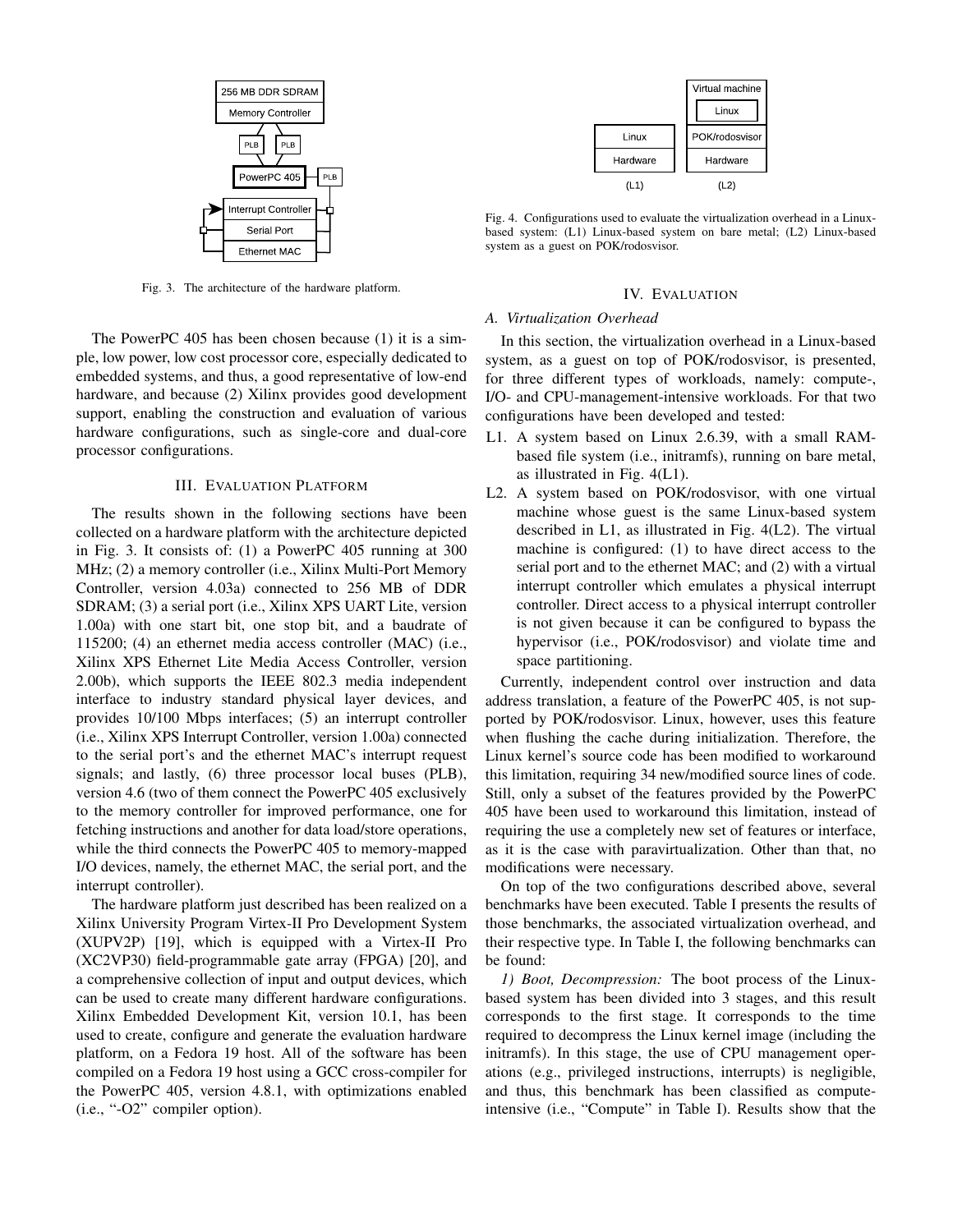#### TABLE I

THE RESULTS OF SEVERAL BENCHMARKS, PERFORMED ON TOP OF A LINUX-BASED SYSTEM, RUNNING ON BARE METAL (I.E., L1), OR AS A GUEST ON POK/RODOSVISOR (I.E., L2). FOR EACH BENCHMARK, THE ASSOCIATED VIRTUALIZATION OVERHEAD, IN PERCENTAGE, AND ITS TYPE ARE ALSO SHOWN.

|                                                                   | L1       | L2       | Overhead | Type                          |  |  |
|-------------------------------------------------------------------|----------|----------|----------|-------------------------------|--|--|
| <b>Boot</b> (seconds)                                             |          |          |          |                               |  |  |
| Decompression                                                     | 36       | 36       | 0.00     | Compute                       |  |  |
| Linux                                                             | 2.9      | 4.2      | 44.83    | CPU mgmt.                     |  |  |
| <b>Shell</b>                                                      |          | 4        | 300.00   | $\overline{\text{CPU}}$ mgmt. |  |  |
| Total                                                             | 39.9     | 43.2     | 8.27     |                               |  |  |
| <b>Dhrystone (Dhrystones per Second)</b>                          |          |          |          |                               |  |  |
|                                                                   | 577800.9 | 566989.9 | 1.91     | Compute                       |  |  |
| <b>Whetstone (C Converted Double Precision Whetstones (MIPS))</b> |          |          |          |                               |  |  |
|                                                                   | 3.8      | 3.7      | 2.70     | Compute                       |  |  |
| Netperf (Mbit/s)                                                  |          |          |          |                               |  |  |
| <b>TCP STREAM</b>                                                 | 17.4     | 13.9     | 25.18    | I/O                           |  |  |

virtualization overhead is non-existent. This is expected since there is very little use of CPU management operations, and therefore, the hypervisor is rarely activated.

*2) Boot, Linux:* This is the second stage of the boot process of the Linux-based system, and it corresponds to the initialization of the Linux kernel. In this stage the use of CPU management operations is high, therefore, this benchmark has been classified as CPU-management-intensive (i.e., "CPU mgmt." in Table I). Results show that the virtualization overhead is high (i.e., 44.83%), which is expected, since the use of CPU management operations is high and, therefore, the hypervisor is activated often. This overhead, however, includes not only the hypervisor's overhead, but also the overhead caused by cache trashing during the interaction between the hypervisor and the Linux kernel.

*3) Boot, Shell:* This is the third and last stage of the boot process, which corresponds to the initialization of a Buildroot-based shell [21]. Similarly to the previous stage, the use of CPU management operations is significant, thus, this benchmark has been classified as CPU-management-intensive. Compared to the previous stage, however, the use of CPU management operations is even higher as this stage begins with the execution of the "init" process, on top of Linux, and with the activation of process scheduling, context switching, system calls, etc. Therefore, as the results show, the virtualization overhead is also higher than in the previous stage.

*4) Dhrystone and Whetstone:* Dhrystone [22] is a benchmark which measures the performance of integer and string operations, and Whetstone [23] is a benchmark which measures, mainly, the performance of floating-point arithmetic. These two benchmarks have been classified as computeintensive. Results show that the virtualization overhead is low, but noticeable. It was expected that, similarly to the first stage of the boot process, the virtualization overhead would be negligible, as the operations being benchmarked do not rely on CPU management operations, and thus, do not lead to the activation of the hypervisor. What these results show is the virtualization overhead during the execution of the benchmark, caused by Linux's normal operation (e.g., scheduling) as well

as the overhead caused by cache trashing during the interaction among the hypervisor, the Linux kernel, the benchmark process, and other processes running concurrently on top of the Linux kernel.

*5) Netperf:* Lastly, Netperf [24] is a benchmark which measures the throughput and latency for various kinds of network connections (e.g., TCP, UDP). To perform this benchmark, *netserver* executed on the target while *netperf* executed on a Fedora 19 host. This benchmark has been classified as I/O-intensive (i.e., "I/O" in Table I). The results for the TCP\_STREAM test profile, which measures throughput over a TCP connection, are shown. It can be seen that L1's maximum throughput is 25% higher than that of L2's. In this benchmark, the virtualization overhead includes not only the overhead caused by CPU management operations (in the Linux kernel, in the device drivers, in the protocol stack, etc.), but also the virtualization overhead of the virtual interrupt controller which is connected to the ethernet MAC. Considering the complexity of this benchmark, which includes two device drivers (i.e., one for the ethernet MAC and another for the interrupt controller) and a protocol stack, we expect the virtualization overhead to be much lower for most I/O-intensive workloads, which are not as complex.

To sum up, these results show that: (1) for computeintensive workloads, the virtualization overhead is low and, in some cases, negligible; (2) for I/O-intensive workloads, the virtualization overhead is significant, but for most workloads, we expect it to be low; (3) for CPU-management-intensive workloads, however, the virtualization overhead can be quite significant. These results indicate that low-end hardware full virtualization is more adequate for compute-intensive workloads, with moderate use of I/O, and with low use of CPU management operations. Some of the reasons for this behavior will become more clear in the next section, which presents POK/rodosvisor's performance profile.

By showing the results of some benchmarks executed on top of a Linux-based system as a guest on POK/rodosvisor, it demonstrates, indirectly, compatibility with legacy software (i.e., a complete Linux-based system). To the best of our knowledge, this is the first paper ever to present performance measurements about a Linux-based system as a guest on top of a hypervisor based on low-end hardware full virtualization, and therefore, demonstrating compatibility with a common real-world scenario.

#### *B. POK/rodosvisor's Performance Profile*

To obtain POK/rodosvisor's performance profile, configuration L2, described in the previous section, was reused. POK/rodosvisor's built-in, custom profiler was enabled and profiling data were collected during 90 seconds since boot (it includes almost 45 seconds required to boot the Linux-based system, and another 45 seconds of idle time).

The profiling data were composed of several probes, each associated with a specific code path. For each probe the following data were collected: the number of samples (or activations), the minimum, the maximum and the total execution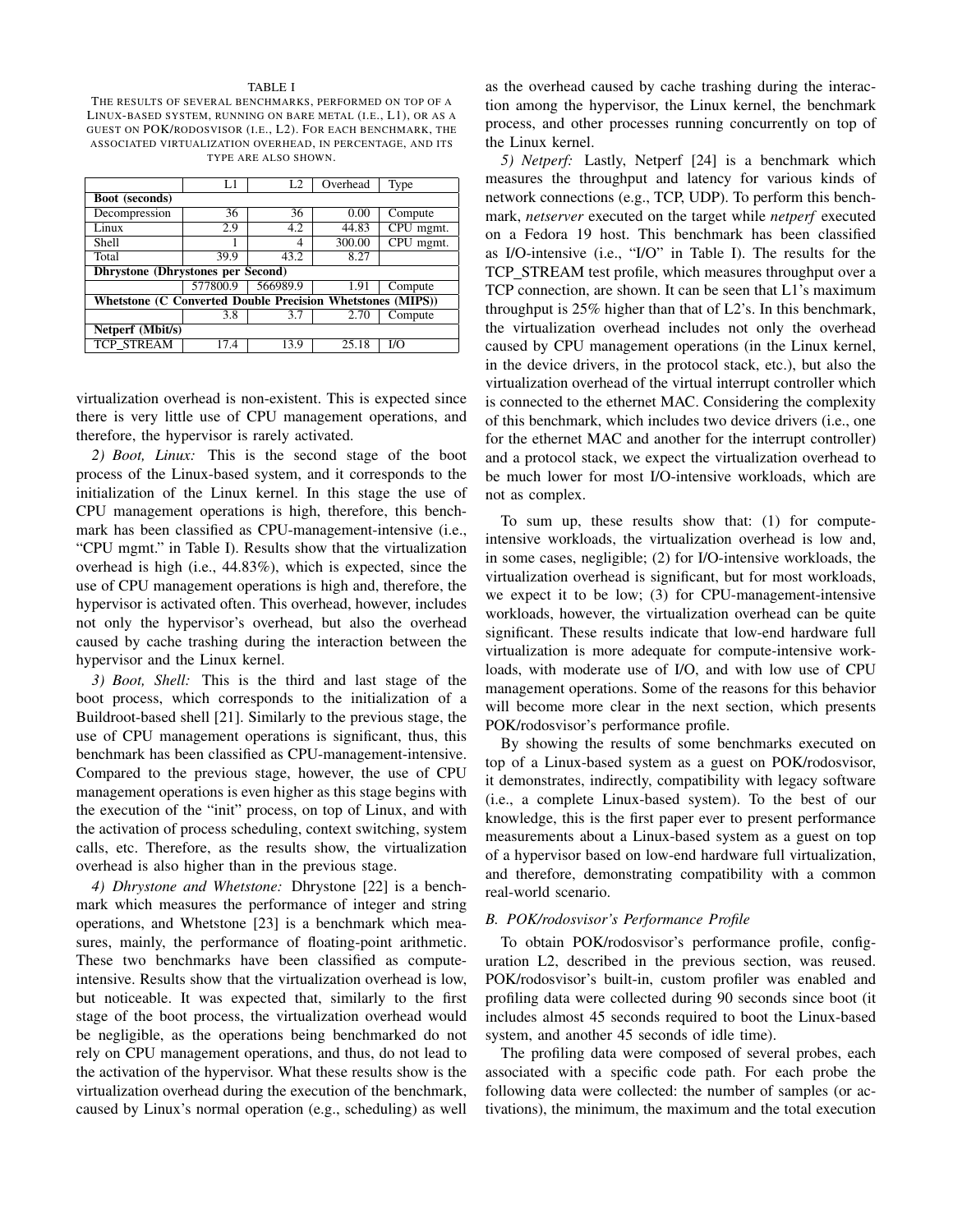#### TABLE II

THE NUMBER OF SAMPLES, THE AVERAGE AND THE TOTAL EXECUTION TIMES PER PROBE. EXECUTION TIMES ARE GIVEN IN CPU CLOCK CYCLES. IN PARENTHESIS, THE RATIO TO THE SUMMATION OF ALL THE VALUES IN THE SAME COLUMN IS GIVEN, IN PERCENTAGE.

| Probe                       | No. samples | Average | Total       |
|-----------------------------|-------------|---------|-------------|
| Program                     | 1841211     | 511     | 868824642   |
|                             | (96.857%)   |         | (91.639%)   |
| Data TLB-Miss               | 29310       | 1356    | 39366270    |
|                             | $(1.542\%)$ |         | (4.152%)    |
| <b>Instruction TLB-Miss</b> | 22824       | 1594    | 36074969    |
|                             | $(1.201\%)$ |         | $(3.805\%)$ |
| System Call                 | 4800        | 419     | 1945588     |
|                             | (0.253%)    |         | $(0.205\%)$ |
| Data Storage                | 1875        | 364     | 657625      |
|                             | $(0.099\%)$ |         | $(0.069\%)$ |
| <b>PIT</b>                  | 475         | 1312    | 616728      |
|                             | $(0.025\%)$ |         | $(0.065\%)$ |
| Context Switch In           | 90          | 3247    | 292259      |
|                             | $(0.005\%)$ |         | $(0.031\%)$ |
| Context Switch Out          | 89          | 1815    | 161549      |
|                             | $(0.005\%)$ |         | (0.017%)    |
| <b>Instruction Storage</b>  | 253         | 522     | 128658      |
|                             | (0.013%)    |         | $(0.014\%)$ |
| External                    | 28          | 988     | 27300       |
|                             | $(0.001\%)$ |         | $(0.003\%)$ |

time; the average execution time was obtained by dividing the total execution time by the number of samples.

In Table II, the number of samples, the total and the average execution times per probe are shown (only probes with a number of samples greater than zero are presented). This table includes all the interrupt handlers that have been activated (e.g., program, instruction and data TLB-miss), as well as the time to switch contexts in and out of the virtual machine.

It can be seen that the program interrupt handler, which is responsible for the emulation of privileged instructions, makes up for 91.7% of the total execution time. However, it is also, by far, the most activated interrupt handler (i.e., 96.9%), and it actually has a low average execution time. This partially explains why CPU-management-intensive benchmarks performed so poorly.

After the program interrupt handler, the instruction and data TLB-miss interrupt handlers make up for 8% of the total execution time, even though their contribution to the total number of samples is less than 3%. This happens because of the high (actually, the highest) average execution time for these two interrupt handlers.

The remaining interrupt handlers and context switching make up for less than 0.4%, which compared with the ones discussed above is negligible.

To sum up, these results indicate that low-end hardware full virtualization is a serious alternative for workloads which do not rely heavily on CPU management operations.

# *C. Footprint*

In this section, the footprint of POK/rodosvisor for various configurations is presented. The footprint of POK/rodosvisor is also compared with the kernel's footprint of an equivalent POK-based, ARINC-653-compliant system. To do that, the



Fig. 5. Configurations used to measure and compare the kernel's footprint of (A) an ARINC-653-based system and (V) a virtual-machine-based systems.



Fig. 6. The kernel's footprint, in terms of the total size, as well as the size of the code and data, for systems based on (A) ARINC 653 partitions, and (V) virtual machines.

following two sets of configurations have been developed and tested:

- A. Configurations with one up to 10 ARINC 653 partitions as illustrated in Fig.  $5(A)$ ; each partition has two threads: a mandatory main thread, and one worker thread which performs no operation.
- V. Configurations with one up to 10 virtual machines, as illustrated in Fig. 5(V); the guest is the same for all virtual machines and performs no operation.

All of the configurations just described have been compiled, and from the resulting executable and the system's behavior during run time (e.g., dynamic memory allocation), the size of the code and data has been measured. The size of the data includes: the size of read-only data, the size of read/write data, and the combined size of all stacks. The total size of the kernel, as well as the size of the code and data, for all configuration is shown in Fig. 6.

It can be seen that for configurations with a small number of partitions (i.e., ARINC 653 partitions or virtual machines), ARINC-653-based systems lead to a smaller kernel's footprint than virtual-machine-based systems. As the number of par